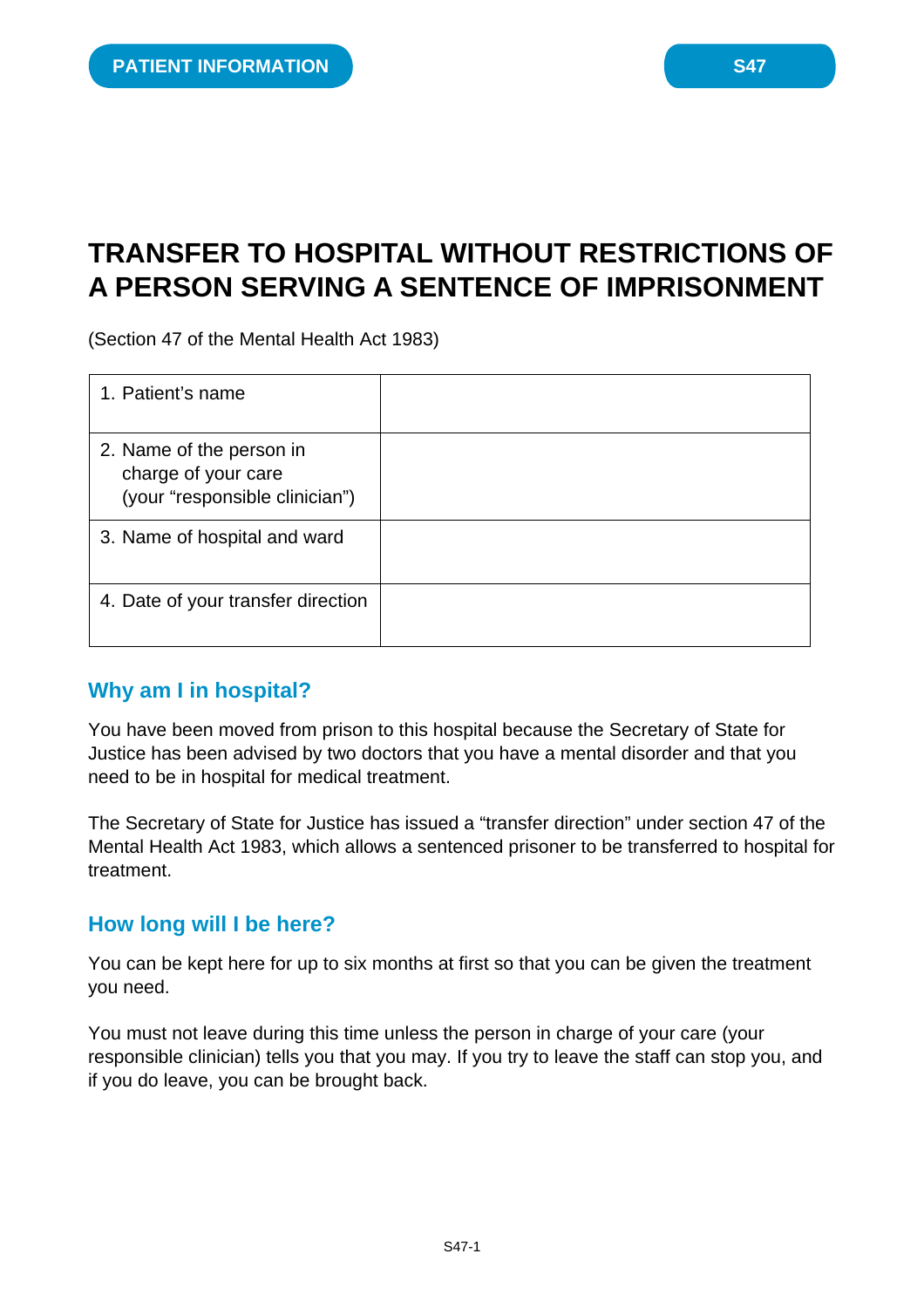### **What happens next?**

If your responsible clinician thinks that you need to stay in hospital for longer than six months, they can renew how long you can be kept in hospital for up to another six months, and then for up to a year at a time. Your responsible clinician will talk to you about this towards the end of each period.

## **What happens if my sentence ends while I am in hospital?**

If your sentence ends while you are in hospital and you still need treatment, you can be kept in hospital.

## **Can I appeal?**

Yes. To do this, you can ask the Hospital Managers to let you leave hospital. You can do this at any time. The Hospital Managers are a special committee of people set up within the hospital to decide whether people should be kept in hospital. The Hospital Managers may want to talk to you before deciding whether to let you leave. If you want to do this, you can write to them at:

Or you can ask a member of staff to help you contact the Hospital Managers.

You can also ask a Tribunal to say that you should not be kept in hospital.

## **What is a Tribunal and what happens?**

The Tribunal is an independent panel which can decide whether you should be allowed to leave the hospital. It will hold a meeting with you and with staff from the hospital who know you. This meeting is called a "hearing". You can ask someone else to come to the hearing to help you, if you want. Before the hearing, the members of the Tribunal will read reports from the hospital about you and your care. One of the members of the Tribunal will also come to talk to you.

## **When can I apply to the Tribunal?**

You can apply to the Tribunal once at any time during the first six months after you were given your transfer direction.

Both you and your nearest relative can then apply once during the next six months and then once in every year you are kept in hospital after that. This leaflet explains further down who your nearest relative is.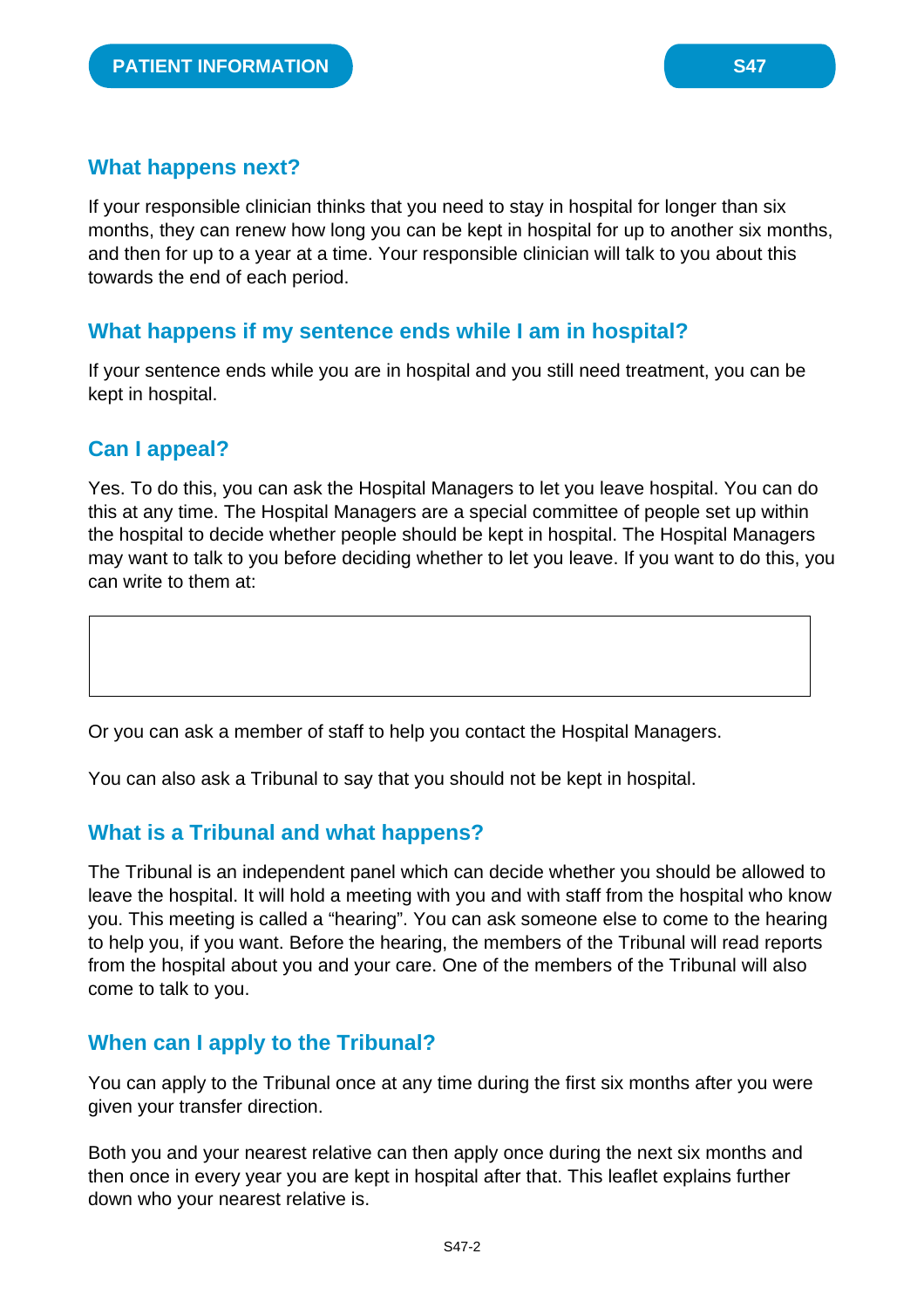If you want to apply to the Tribunal you can write to:

The Tribunals Service PO BOX 8793 5th Floor Leicester LE1 8BN Tel. 0845 2232022

You can ask a solicitor to write to the Tribunal for you and help you at the hearing. The hospital and the Law Society have a list of solicitors who specialise in this. You will not have to pay for help from a solicitor with this. It is free of charge under the Legal Aid scheme.

#### **What treatment will I be given?**

Your responsible clinician and other hospital staff will talk to you about any treatment that you need for your mental disorder. In most cases you will have to accept their advice.

After three months, there are special rules about any medicine or drugs you are being given for your mental disorder. If you do not want the medicine or drugs, or are too ill to say whether you want them, a doctor who is not from this hospital will visit you. This independent doctor will talk to you and to staff at the hospital who know you. The independent doctor will decide what medicine and drugs you can be given. Unless it is an emergency, these are the only medicine and drugs you can be given without your agreement.

This independent doctor is called a SOAD (Second Opinion Appointed Doctor) and is appointed by an independent Commission which monitors how the Mental Health Act is used.

There are different rules for some special treatments, like electro-convulsive therapy (ECT). If the staff think you need one of these special treatments, the rules will be explained to you and you will be given another leaflet.

## **Help from an independent mental health advocate**

You are entitled to help from an independent mental health advocate if you want it. These advocates are independent of people involved in your care. They can help you get information about your care and treatment, why you are being kept in hospital, what it means and what your rights are. They can come to see you and help you understand what you are told by people involved in your care and treatment. If you want, they can help you talk to these people or they can talk to them for you. They can also help you with the Tribunal.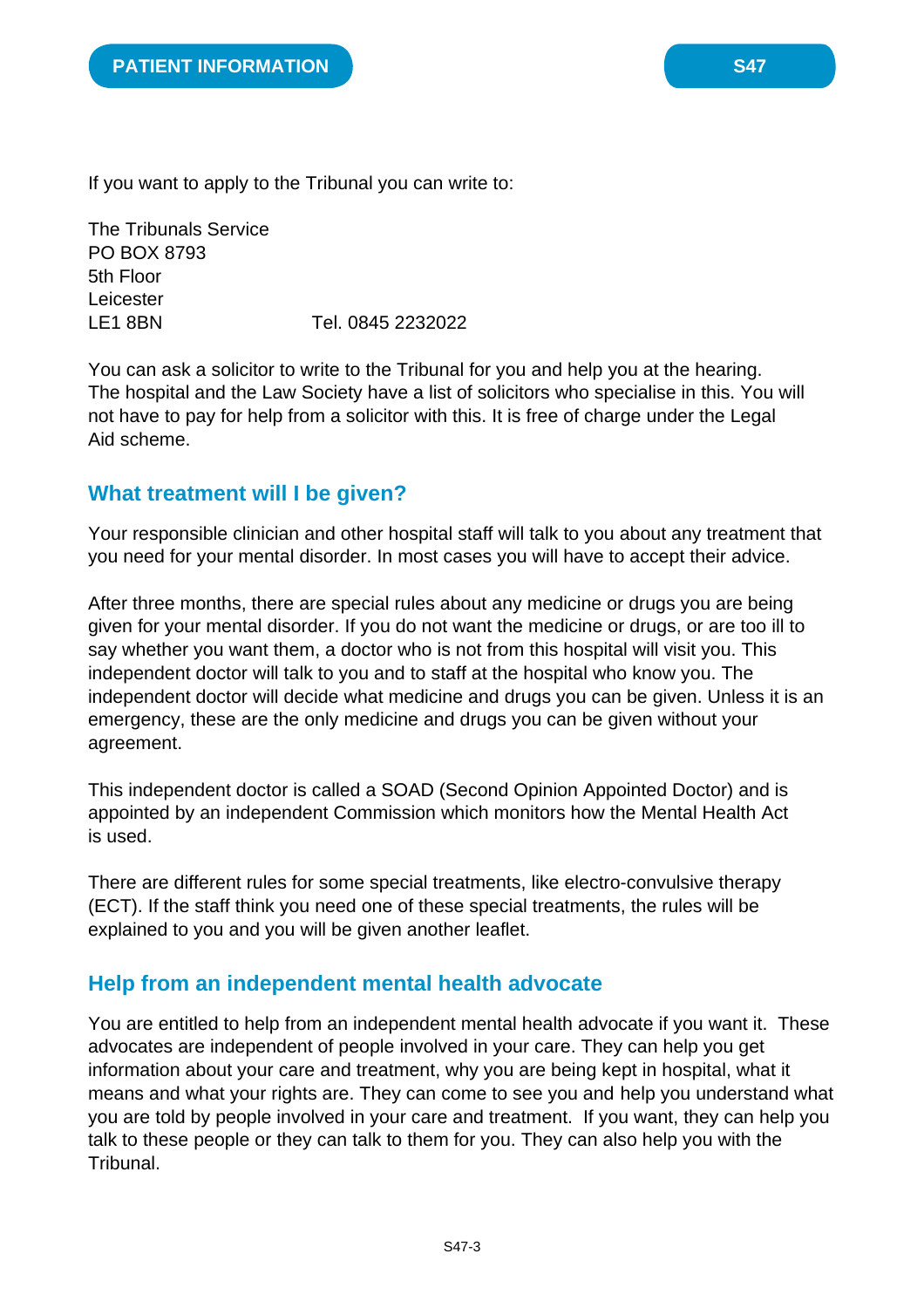You can contact the independent mental health advocacy service yourself. There should be a telephone where you can contact the advocacy service and talk to them in private. You can ask a member of staff where this telephone is.

The telephone number for the advocacy service is:

If you do not want to contact the advocacy service yourself, you can ask a member of staff to contact the advocacy service for you. You can also ask your nearest relative to contact the advocacy service for you.

#### **Letting your nearest relative know**

A copy of this leaflet will be given to the person the Mental Health Act says is your nearest relative.

There is a list of people in the Mental Health Act who are treated as your relatives. Normally, the person who comes highest in that list is your nearest relative. The hospital staff can give you a leaflet which explains this and what rights your nearest relative has in connection with your care and treatment.

In your case, we have been told that your nearest relative is:

If you do not want this person to receive a copy of the leaflet, please tell your nurse or another member of staff.

#### **Changing your nearest relative**

If you do not think this person is suitable to be your nearest relative, you can apply to the County Court for someone else to be treated as your nearest relative instead. The hospital staff can give you a leaflet that explains this.

## **Your letters**

All letters sent to you will be given to you. You can send letters to anyone except someone who has said they do not want to get letters from you. Letters to these people can be stopped by the hospital staff.